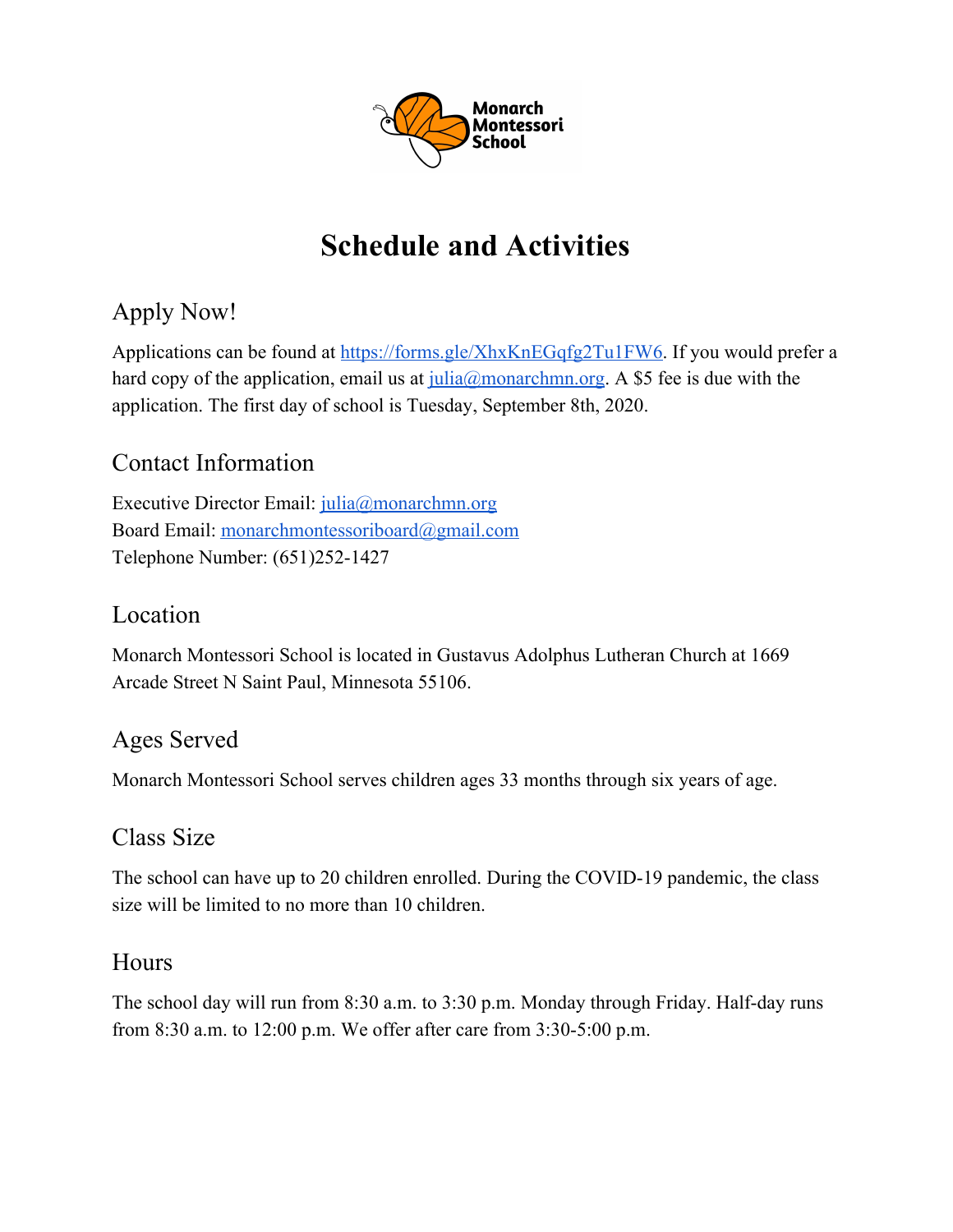## Daily Schedule

| $8:30-9:30$ a.m.        | Arrival and Outdoor Play (weather dependent) |
|-------------------------|----------------------------------------------|
| $9:30$ a.m.-12:00 p.m.  | Morning Work Cycle                           |
| $12:00$ p.m.            | Half-Day Pick-Up                             |
| $12:00$ p.m.-12:30 p.m. | Lunch                                        |
| $12:30$ p.m.            | Nap (for children who nap)                   |
| $12:30-2:30$ p.m.       | Afternoon Work Cycle                         |
| $2:30-3:30$ p.m.        | Outdoor Play (weather dependent)             |
| $3:30$ p.m.             | Full-Day Pick-Up                             |
| $3:30-5:00$ p.m.        | After Care                                   |

A Montessori Work Cycle consists of children choosing and completing works as the adults give individual and small group presentations. The Work Cycle will often culminate with a whole-group read-aloud and community-oriented activity.

## School Year

MMS operates year-round with breaks for specified federal holidays, conference preparation, classroom cleaning and maintenance, and required staff training. The school also has a two-week winter break and a one-week summer break.

## Educational Method

Monarch employs the Montessori educational method. The "areas" of a Montessori classroom provide activities designed to promote the child's intellectual, physical, social, and emotional development in a manner consistent with the child's cultural background.

#### Tuition

|                        | Full-Day $\vert$ \$1,200/month |
|------------------------|--------------------------------|
| Half-Day $\sqrt{$750}$ |                                |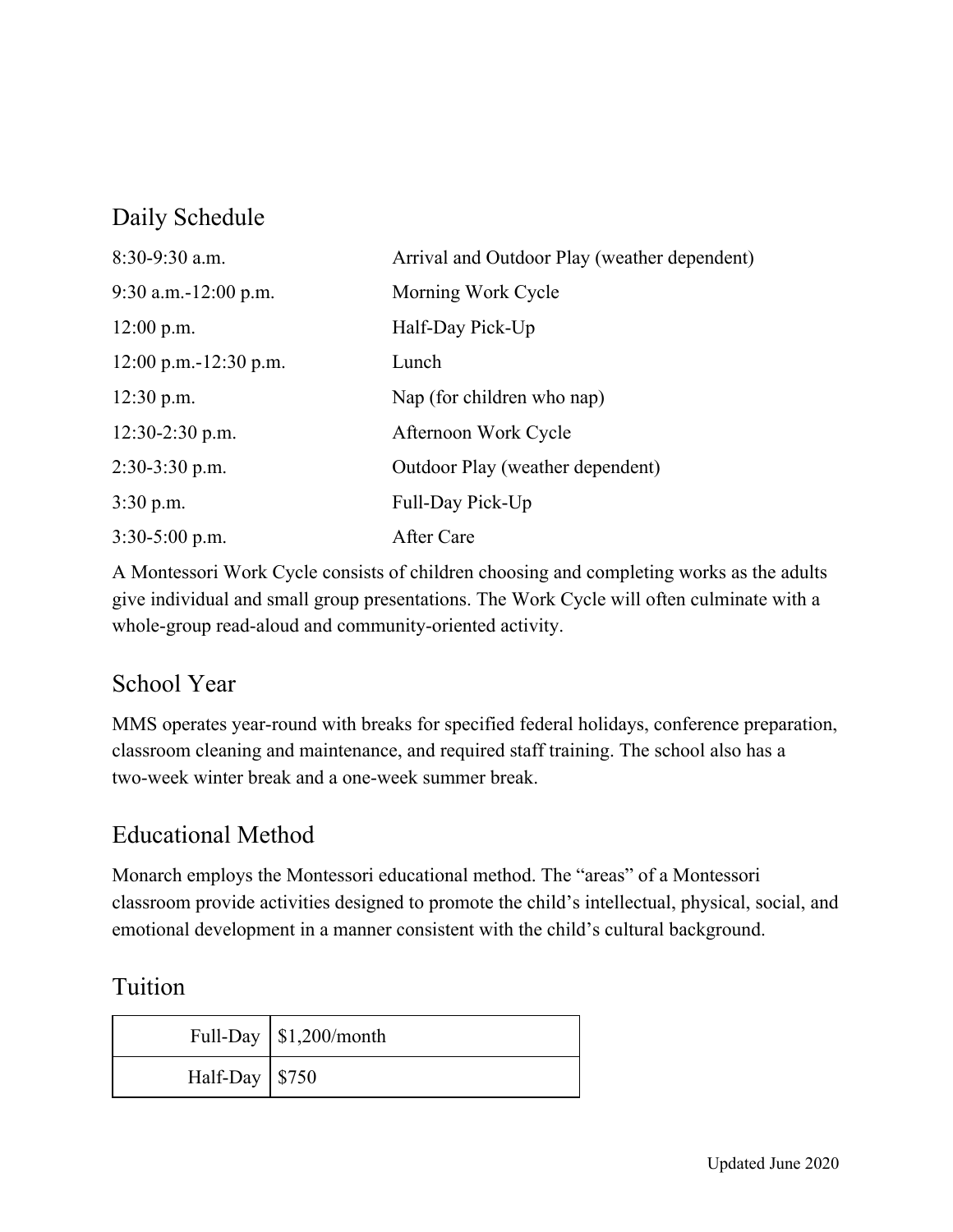Extended Day  $\frac{\$150}{\text{month}}$ , \$20/day for drop-in

Unfortunately, due to a confluence of factors, we will be unable to offer financial assistance during our first year of operation. Accessibility to families of all incomes remains a foremost priority, and our board and staff are working to ensure that scholarships will be available in subsequent years.

## Goals and Objectives

Over the course of their time in Children's House, children will receive presentations that align with their abilities and interests and develop their capacity to care for themselves and their environment, strengthen their gross and fine motor muscles, build healthy eating habits, improve their physical and cognitive stamina, develop positive relationships with peers and adults, solve problems effectively, develop number sense, expand their vocabularies, and begin to write and read.

Year One (3-year-olds)

- Perform basic self-care (can dress self, go to the bathroom with independence, prepare a simple snack)
- Participate in the work cycle (receive presentations, choose a work, complete the work, clean up the work)
- Strengthen fine and gross motor muscles
- Learn and apply new vocabulary
- Begin to regulate strong emotions and ask for help when needed

Year Two (4-year-olds)

- Year One goals, plus:
- Care for the environment (clean up small spills, wash tables, arrange flowers)
- Learn letter sounds and begin to identify the initial sounds in words
- Count to 20 and identify numerals 0-9
- Demonstrate 1-to-1 correspondence
- Hold a writing utensil correctly, create drawings, and begin to form letters
- Write their name
- Know and apply vocabulary for colors, common 2D shapes, and positional words
- Begin to solve problems using strategies (ex: share, take turns)

Year Three (5-year-olds)

- Year Two goals, plus:
- Advanced care for self and environment (sew a pillow, tie shoes)
- Sound out words phonetically when writing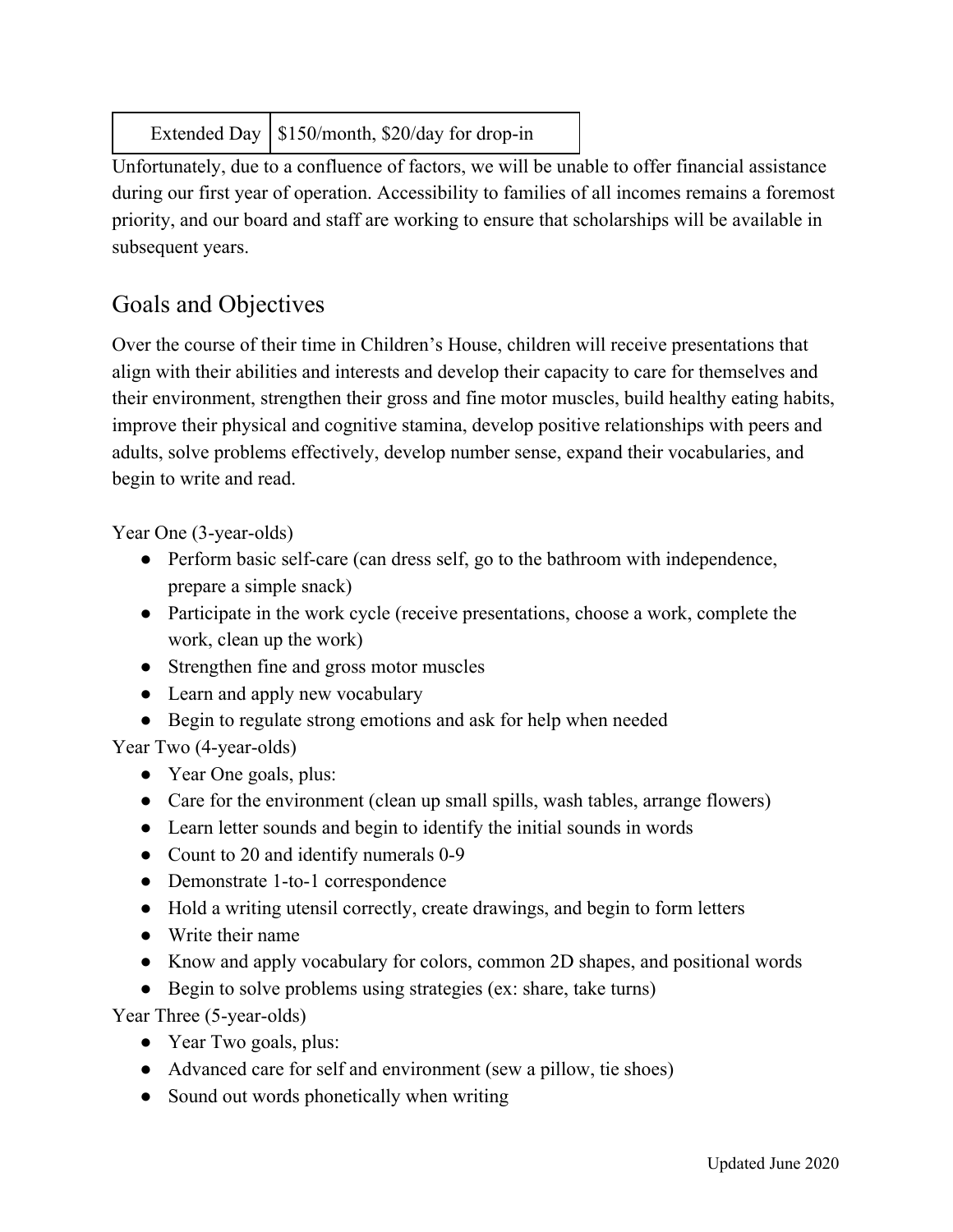- Read short, phonetically-spelled words and common sight words
- Begin to incorporate phonics rules in writing and reading
- Put spaces between words and punctuation at the end of sentences
- Count to 100 and identify two-digit numbers
- Solve addition equations with materials
- Know and apply vocabulary for common 3D shapes
- Practice handwriting conventions
- Begin to collaborate with peers to complete projects

## Progress Monitoring and Reporting to Parents

Monarch staff will document the intellectual, physical, social, and emotional progress in each child's record. MMS holds conferences two times per year. Children are encouraged to attend the conference with their families.

## Activites, Equipment, and Materials

Below, find an extensive but not exhaustive list of the Montessori Children's House lessons.

Every activity begins as teacher directed, as the guide demonstrates how to carry the materials to a workspace, how to complete the activity, and how to put it away when done. This process applies to everything from building with wooden blocks to solving addition equations. With the wooden blocks, the teacher's demonstration is short and open-ended, enabling the child to use the materials creatively and constructively. After a child is given a particular lesson, they can choose that work whenever it is available on the shelves. Thus, the activity becomes child initiated.

Children will receive presentations and practice activities in the following areas:

- **Artistic Exploration** Children will have the materials and lessons for artistic exploration, including painting, drawing, coloring, cutting with scissors, gluing, creating collages, and sculpting.
- **Practical Life** The Exercises in Practical Life provide the cornerstone of the Montessori environment. In addition to equipping the children with the ability to care for themselves, the environment, and each other, the exercises cultivate their ability to attend, concentrate, repeat, complete a cycle of activity, and develop self-worth.
	- Examples of Practical Life activities- How to Roll a Working Mat, How to Carry a Tray, How to Pour Water, How to Fold Cloths, How to Wash Hands,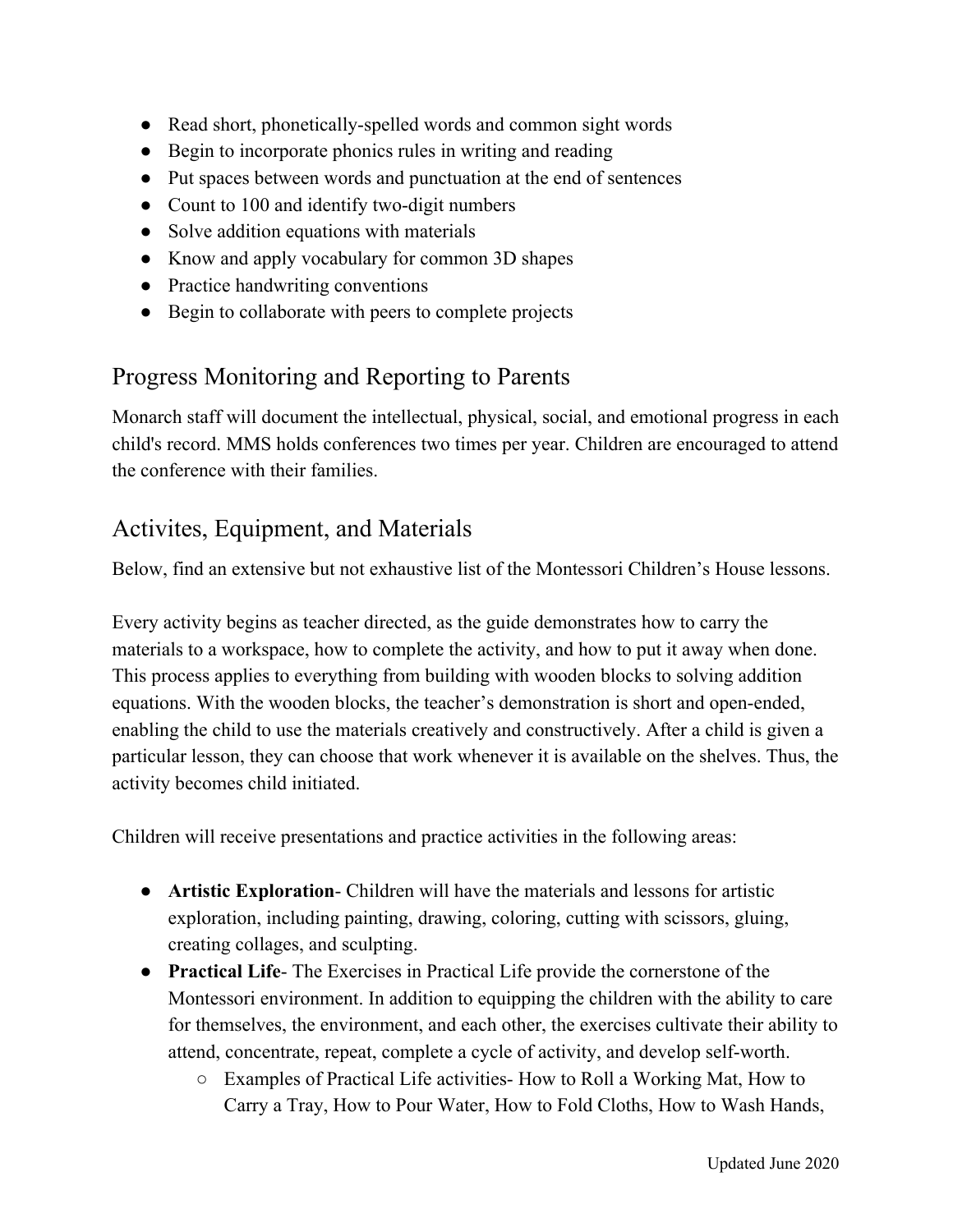How to Fasten a Snap, How to Zip a Zipper, How to Tie a Shoe, How to Sweep, How to Scrub a Table, How to Water Plants, How to Arrange Flowers, How to Prepare a Snack, How to Sew a Pillow, Yoga, Walking on a Line

- **Grace and Courtesy** These lessons are little dramas of everyday occurrences, with actions and language, acted out by adults and children and designed to help children live in community.
	- Examples of Grace and Courtesy Lessons- How to Walk Safely in the Classroom, How to Introduce Yourself, How to Apologize, How to Observe, How to Ask for Help, How to Cover a Sneeze, How to Blow Your Nose, How to Sit in the Peace Chair, How to Calm Down
- **Sensorial** Sensorial exploration will help the child become conscious of the physical properties of the world, which are limited in number and include shape, weight, texture, volume, taste, color, and temperature. Rather than inundating the young child with sensory information, in the Children's House we offer apparatuses to help the child classify, or put in meaningful order, and categorize their perceptions.
	- Examples of Sensorial Activities- cylinder blocks, pink tower, brown stair, red rods, color tablets, geometry cabinet, binomial and trinomial cubes, knob-less cylinders, touch boards, baric tablets, thermic bottles, tasting bottles, smelling bottles, sound cylinders, geometric solids, sandpaper globe, puzzle maps
- **Language** We begin with practicing oral language through conversation, vocabulary enrichment, and sound games. When children are ready, we introduce letter sounds and phonemic awareness activities. Children then begin sounding out words with the Movable Alphabet. We systematically introduce phonic rules, such as blends, digraphs, double letters, and long vowel patterns. When children begin blending sounds to read, we provide phonetic cards, activities, and readers. Concurrently, we introduce the Metal Insets to strengthen the hand for writing letters. When writing becomes less laborious, we teach children how to form letters correctly. Our classroom has a cozy library corner provisioned with a rotating selection of children's literature, and the guides select from the books to do multiple daily read-alouds.
	- Examples of language materials- Sandpaper letters, song books, letter sorts, object sorts, movable alphabet, Waseca Reading Program, Words Their Way Sorts, sand tray, phonetic object box, phonetic reading commands, rhyming words, compound words, phonogram object box, phonogram commands, metal insets, library corner
- **Mathematics** Children learn to count, identify and represent quantities and numerals, and solve equations with hands-on, concrete materials before slowly abstracting mathematical concepts.